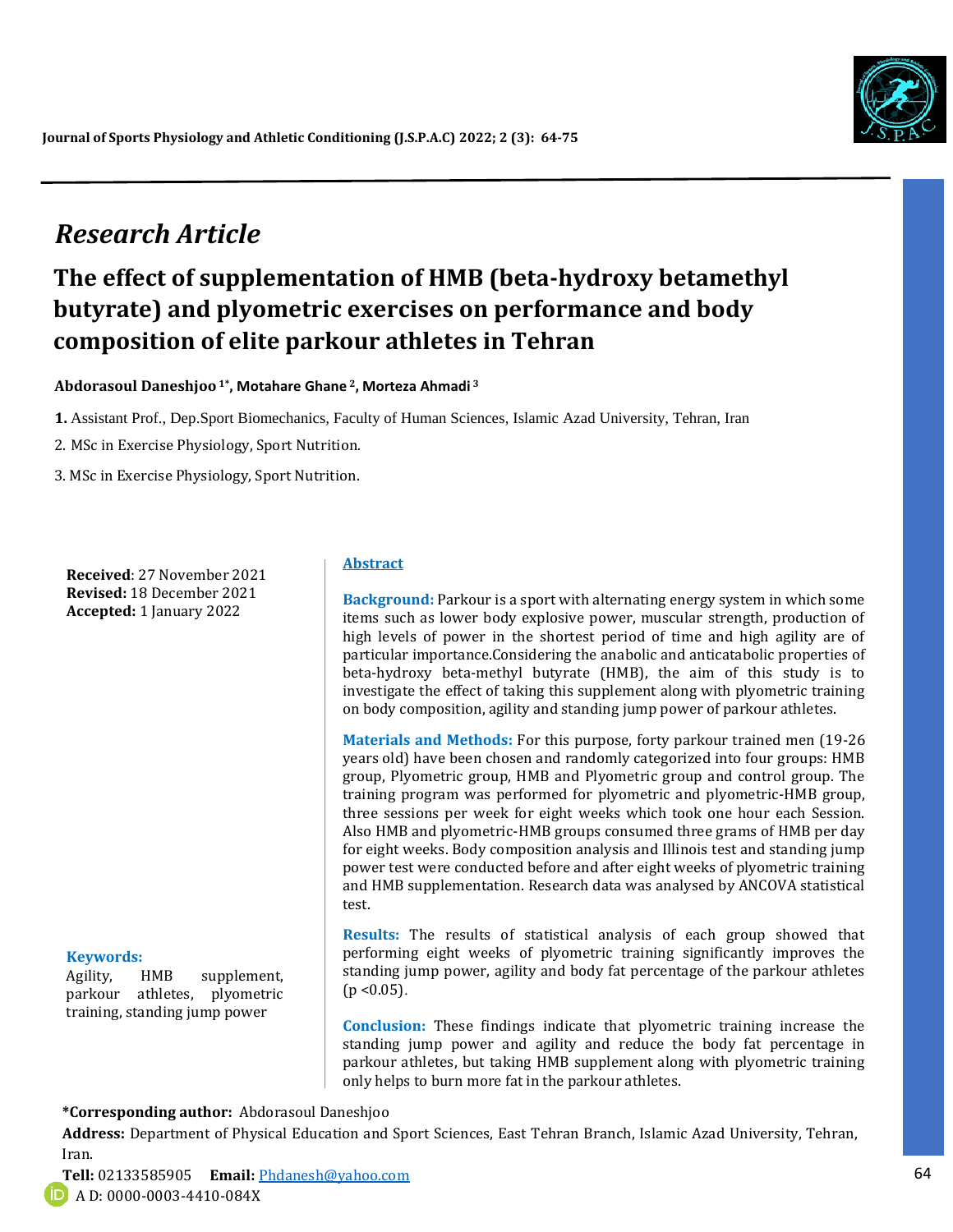# **1. Introduction**

For a long time, the issue of adopting an appropriate training method and dietary supplement in order to prepare athletes in order to achieve better results and perform sports skills to the desired level, has been considered by coaches and athletes (1). To this end, the heroes of ancient Greece greatly consumed meat and ate the hearts and testicles of animals to gain more power (2). One hundred years before Christ, Roman horsemen used substances made from honey and alcohol to increase the performance of their horses, and gladiators used stimulants and hallucinogens to reduce fatigue and injury (3). Today, ergogenic materials are available to athletes in a variety of materials and doses, such as capsules, tablets, or powders (4). Amino acids, proteins, creatine and caffeine are the most commonly used substances in the manufacture of ergogenic products (5). Leucine is a branched-chain amino acid, about 5% of which is converted to HMB. This substance is converted in the liver to a precursor called beta-hydroxy beta-methylglutraryl coenzyme A, which is required for cholesterol biosynthesis (6). According to research, skeletal muscle cells that are damaged during exercise need an external source of coenzyme A to produce cholesterol in cell membranes to restore normal structure and function (7). Conversion of leucine to HMB also activates muscle protein synthesis and reduces muscle protein breakdown (8). Some studies show that taking HMB has more benefits such as the ability to increase strength, musculoskeletal hypertrophy and aerobic function in both groups of trained and untrained individuals (9).

HMB is present in two forms, calcium monohydrate (HMB-Ca) and its calcium-free form. Supplementation is the only practical way to get 3 grams of HMB per day Because otherwise, you will need to consume more than 600 grams of high-quality protein to get enough leucine (60 grams) to convert to HMB (10).

A review of safety data from 9 studies has shown that consumers tolerate HMB well and consume 3 grams daily for 3 to 8 weeks in younger people (18-47 years old) and older people (62 to 81 years old) does not cause any side effects in both men and women who exercise or do not exercise (11). The International Society of Sports Nutrition (ISSN) recommends that healthy adults taking HMB supplements, should take 1-2 grams of HMB-Ca, 60 to 120 minutes before exercise or 1-2 grams of HMB-FA, 30 to 60 minutes before exercise (12). One of the important points to increase performance in parkour is to increase explosive power in muscles and agility. Also, having a better body composition improves performance in this sport. Plyometrics are exercises that enable the muscles to reach their maximum strength in the shortest possible time. In a short period of time, these exercises take a lot of force from the athlete's nervous and muscular system and put a lot of pressure on the joints. Considering that plyometric trainings to increase jump power and agility, it can be hypothesized that plyometric training can increase performance and improve the position and stability of joints in parkour (13).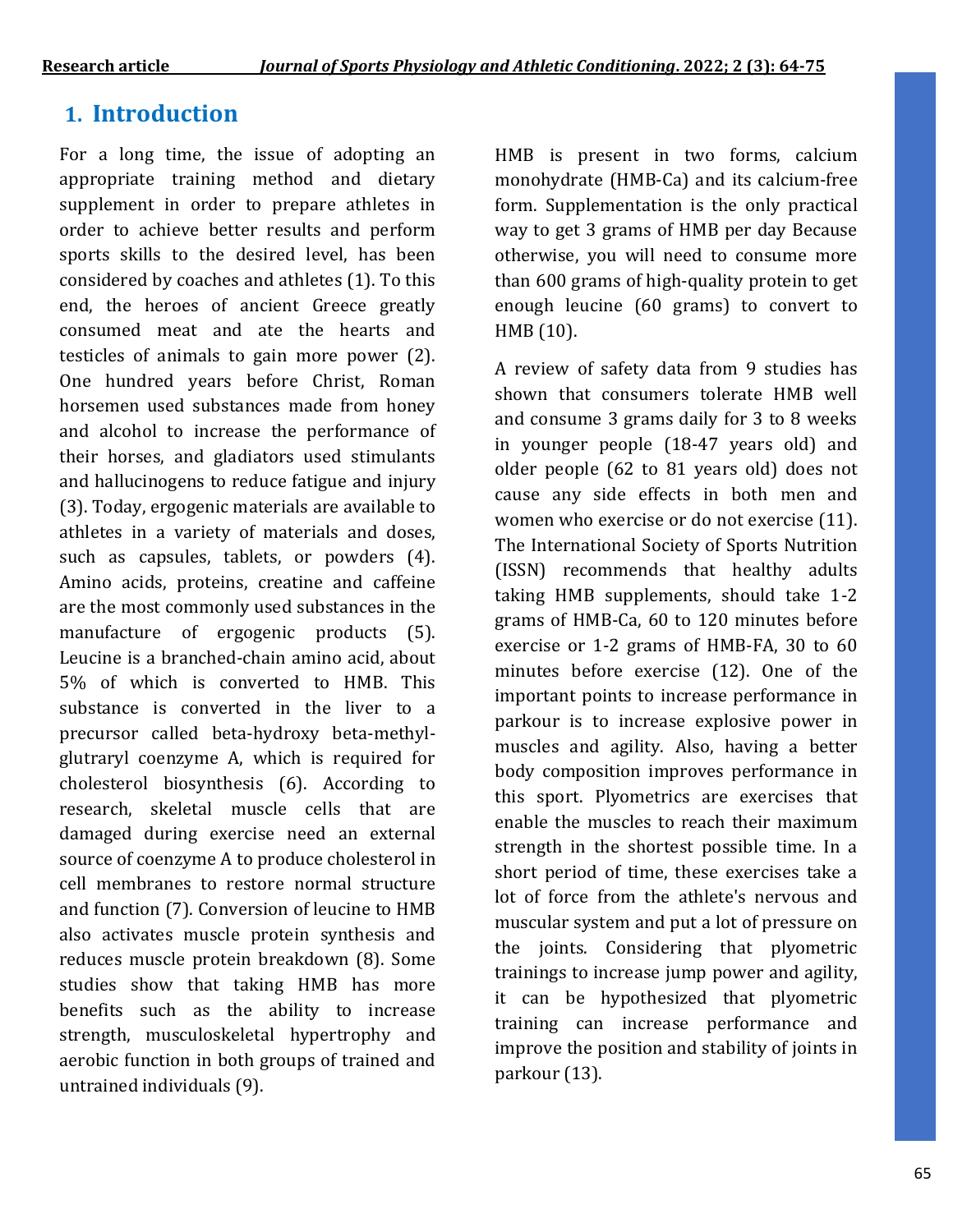Although studies on HMB supplementation **2. Materials and Methods** have shown the positive effects of its use on sports activities and exercises, but so far no study has been done on the quality of the effect of this supplement on the performance indicators of parkour athletes. Also, the effects of taking this supplement along with performing plyometric trainings are ambiguous. Therefore, due to the increasing importance of specific supplementation in sports and quality assessment of its effects, the present study was designed and conducted with the aim of the effect of HMB supplementation and plyometric trainings on body composition, agility, and standing jump power of parkour athletes.

## **Subjects**

The present study is a quasi-experimental study in the field and laboratory (8 weeks of supplementation and plyometric trainings and body analysis with In Body body composition analyzer in the clinic of a nutritionist as a pre-test and post-test and standing jump power and Illinois tests before and after eight weeks of research) were performed to investigate the effect of HMB supplementation and plyometric trainings on body composition and agility and standing jump power of elite parkour athletes aged 19 to 26 in Tehran. Among the eligible volunteers, 40 people who did not have any acute or chronic disease were selected as a statistical sample and were randomly assigned to experimental and control groups. In the present study, the following items were used as inclusion criteria:

- At least 6 years of professional parkour training experience
- Young men aged 19 to 26 years
- Do not smoke any tobacco until at least three months ago
- No history of cardiovascular disease, blood, liver, kidney, respiratory diseases, which was collected as a questionnaire.
- Do not use androgenic and energy supplements for at least three months
- Parkour training more than three days a week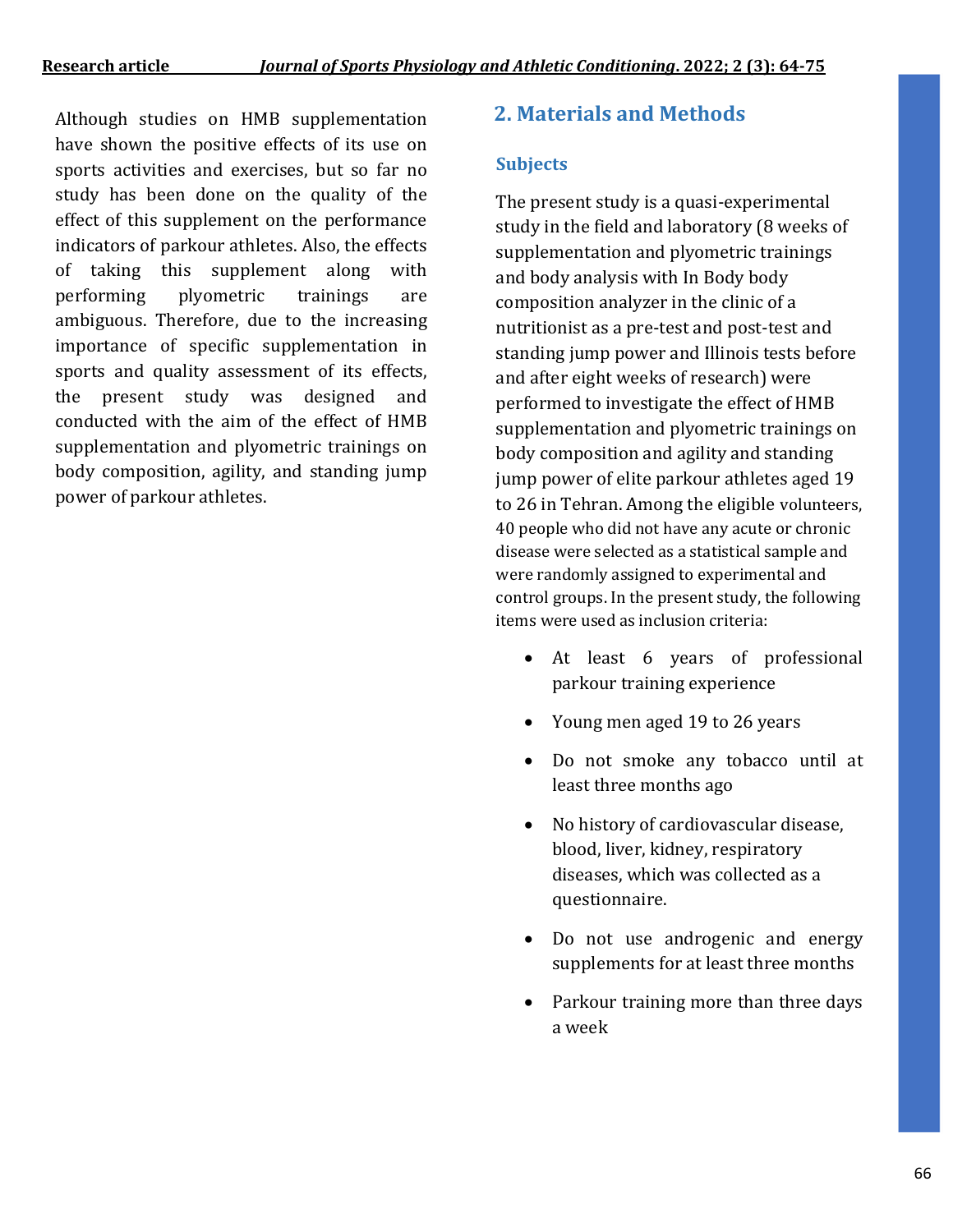## **Exercise protocol**

First, the participants were selected as a sample from people who did not have acute or chronic disease or did not take sports supplements and special medications. And the health questionnaire, consumption of tobacco and supplements, consent form and personal characteristics, physical activity questionnaire and food form consumed in the two days before Parkour training were distributed among them. In the second step, after filling in the medical-sports records form, the subjects were homogenized based on individual characteristics such as height, age, weight and body fat percentage, and then the goals and methods of conducting the research were explained to the individuals and written consent was obtained from them. Illinois and standing jump power and body composition tests were taken before and after the training program. Subjects were also asked to fast for the analyze body analysis and also to have not exercised or taken a bath before. In addition, subjects were asked not to take any sports supplements, anti-inflammatory or performance-enhancing drugs before the Illinois and standing jump power tests, and to follow the recommended diet.To measure the body composition and weight of the subjects, the In Body 230 body composition analyzer with an accuracy of one tenth of a kilogram was used. The subjects were weighed without shoes and socks and with minimal clothing. Subjects' height was measured manually. Subjects stood against the wall while their body weight was equally distributed on their foot and their heads parallel to the horizon, So that the back, shoulders, head, and heels feel the wall. Then, using a meter with an accuracy of one centimeter and the distance from the ground to the marked place was measured.

To measure the body mass index (BMI) of the subjects, the method of dividing weight (kg) by height squared (m) was used. Body composition was measured by bioelectrical impedance. In this method, which is used by hand-held devices and body impedance analysis (BIA), a small electric current passes through his body. Adipose tissue, water and fat disrupt the electrical current and thus measure the result and present it in the form of a sheet that contains the amount of water, fat and muscle all over the body (14). The Illinois test was used to measure agility. The necessary equipment for this test is 8 cones, chronometers and meters to measure the dimensions of the earth. In this test, on a 10-meter-long and 5-meter-wide ground, the runner starts running from the beginning, and after a 10-meter course, rotates around the cone and then returns to the same starting point. Then it goes around again and on the way back and forth, it passes the cone in a zigzag pattern. Finally, he turns and runs 10 meters to the next cone, and after rotating the cone, he returns to the finish line (15). The standing jump test was used to measure the standing jump power. This test is used to measure the explosive power of the legs. The measuring equipment for this test is a meter to measure the amount of jump and determine the take-off point. The subject stands behind the take-off line and puts his legs together. By swinging his arms and bending his knees, he puts more pressure to move forward and jumps. For each subject, the best record is recorded in three tests (16). In the third step, the subjects were randomly divided into four groups, which are: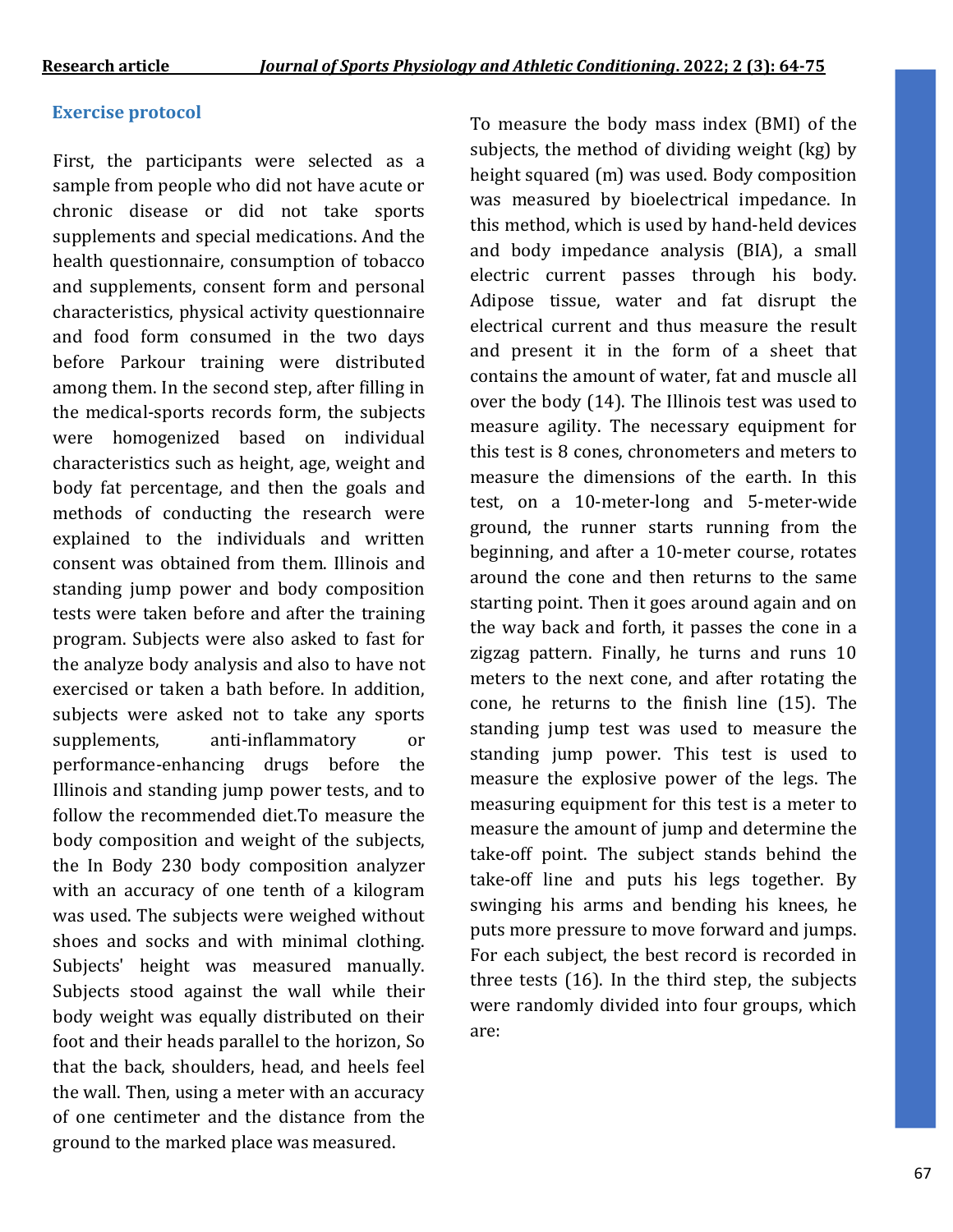**The first group** Eight weeks of supplementation and their own parkour training routine

**The second group** Eight weeks of plyometric training and their own parkour routine

**The third group** Eight weeks of plyometric training and HMB supplementation and their own parkour training routine

**The fourth group** The control group who participated only in pre-test and post-test along with their own parkour trainings

In the fourth step, to acquaint the subjects with the plyometric trainings and its intensity, the subjects were taught two sessions on how to perform the plyometric trainings and were given a suggested diet also nutritional behaviors and their effects on their performance and athletic development were discussed with the subjects. All four training groups continued training without significant injury (an injury that prevented them from continuing their activities). The HMB group and the HMBplyometric group consumed three grams of HMB daily (with three meals a day of HMB biotech usa 1000 tablets). plyometric and HMBplyometric groups attended plyometric trainings at 5 to 6 pm on odd days and performed the specified trainings. The training program for plyometric trainings was three sessions per week for 8 weeks. The training sessions began with a general and specialized warm-up of the joints and muscles of the whole body for 15 minutes (5 minutes of running to warm up the general body and 10 minutes to warm up the joints and muscles of the body).

### **Statistical analysis**

Two sections of descriptive and inferential statistics were used to analyze the data. The research data were first examined from a descriptive perspective to determine the mean, standard deviation, the relevant results of which are presented in Table 1. Then, Kolmograph-Smirinov test was used to investigate the normal distribution of variables. Also ANCOA statistical test was used to analyze the research data. results are presented in Table 1. Then to investigate the natural distribution of variables, the Kolmograph-Smirinov test was used (Table2). Also all statistical analyzes were performed at the significance level of 0.05 and using IBM STATISTICS SPSS 25 statistical software.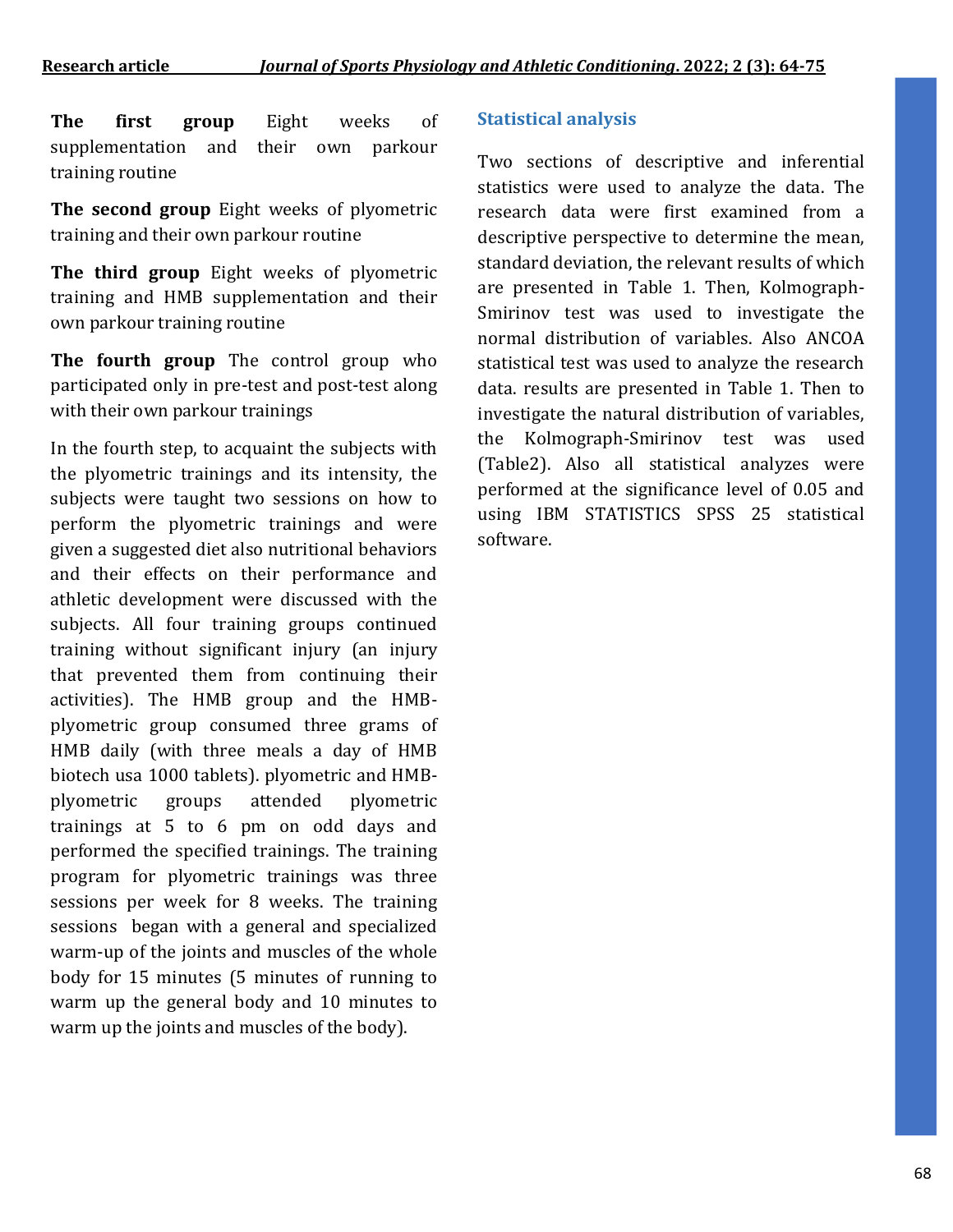The results of 8 weeks of HMB supplementation and plyometric trainings on performance and body composition of elite parkour athletes in Tehran showed that there was no significant difference in 8 weeks of HMB supplementation on standing jump power, agility, improving body fat percentage, weight loss and BMI in male parkour athletes ( $P$  <0.05). Also, 8 weeks of plyometric training or taking HMB supplements along with plyometric training caused a significant difference in standing jump power, agility, improving body fat percentage, weight loss and reducing BMI of male parkour athletes  $(P \le 0.05)$ . There are no significant differences between the pre-test and post-test measured in any of the dependent variables of the research in the control group  $(P < 0.05)$ .

# **3. Results 4. Discussion**

### **standing jump power index changes**

According to the results, performing 8 weeks of plyometric training program and HMB supplementation increases the values associated with standing jump power. Increasing the of standing jump power in two groups of plyometric training and HMBplyometric training are consistent with the results of research by Ramirez et al. (17) and Azbar et al. (18) and Imani et al. (19) who showed that plyometric trainings can increase strength and agility.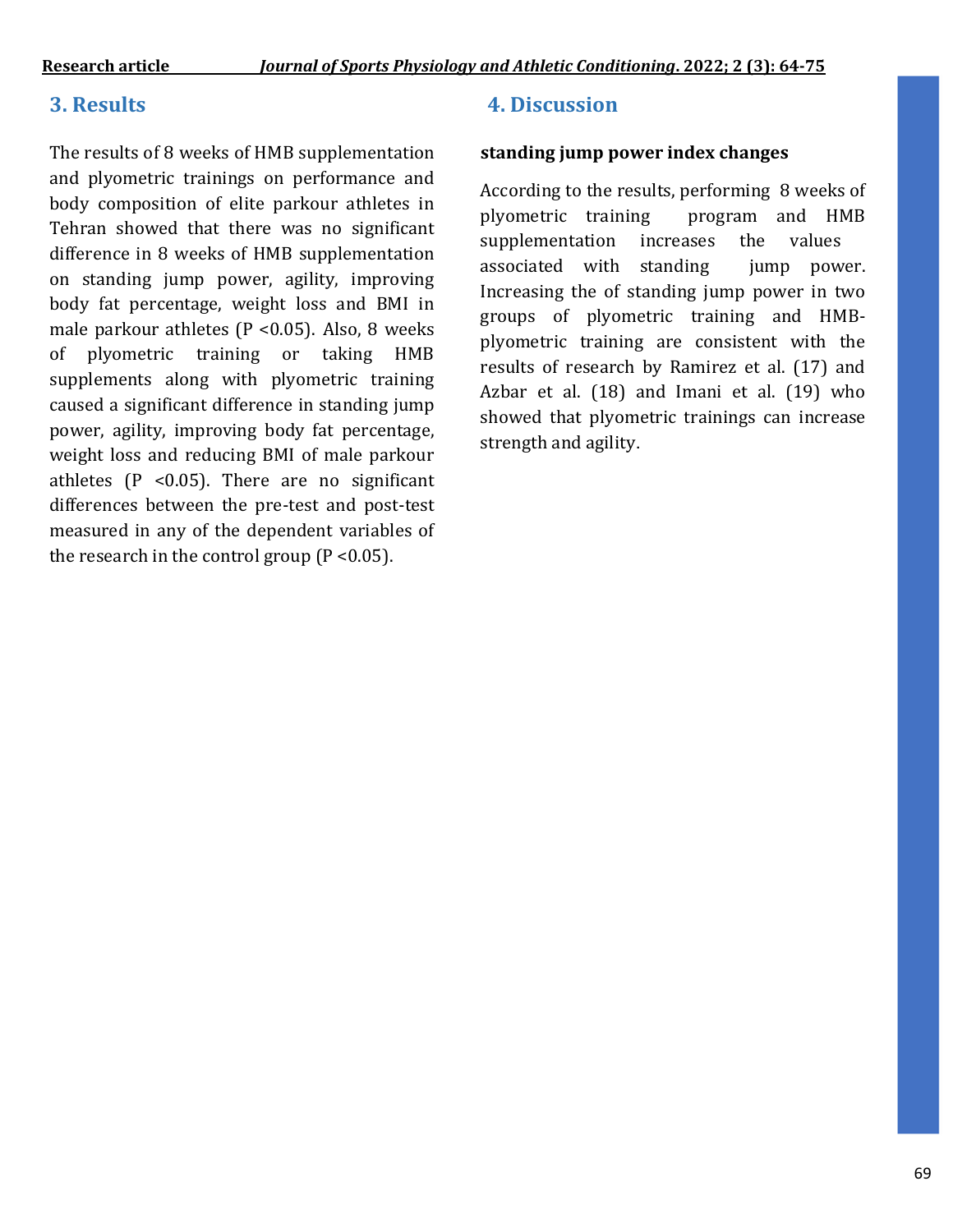|                 | <b>levels</b> | groups           |                  |                       |                  |  |  |
|-----------------|---------------|------------------|------------------|-----------------------|------------------|--|--|
| <b>Variable</b> |               | <b>HMB</b>       | plyometric       | <b>HMB-plyometric</b> | Control          |  |  |
| Age(years)      | Pre-test      | $22.6 \pm 2.3$   | $22.8 \pm 1.9$   | $22.5 \pm 2.3$        | $22.1 \pm 2.2$   |  |  |
|                 | Post-test     | ---              | $---$            | $---$                 | $---$            |  |  |
|                 | Pre-test      | $175.4 \pm 5.9$  | $176.4 \pm 6$    | $174 + 6$             | $174.9 \pm 6.6$  |  |  |
| Height(cm)      | Post-test     | ---              |                  |                       |                  |  |  |
| Weight(kg)      | Pre-test      | $68 \pm 7.1$     | $70.4 \pm 8.2$   | $73 \pm 11.4$         | $69.3 \pm 8.7$   |  |  |
|                 | Post-test     | $68.4 \pm 6.7$   | $69.9 \pm 7.6$   | $72.2 \pm 10.6$       | $69.6 \pm 8.3$   |  |  |
| BMI(kg/m2)      | Pre-test      | $22 \pm 1.1$     | $22.5 \pm 1.6$   | $24 + 3.2$            | $22.5 + 2$       |  |  |
|                 | Post-test     | $22.1 \pm 1.1$   | $22.3 \pm 1.5$   | $23.7 \pm 2.9$        | $22.6 \pm 1.9$   |  |  |
| <b>BODY FAT</b> | Pre-test      | $11.5 \pm 2.2$   | $11.5 \pm 2.3$   | $13.3 \pm 5.1$        | $12.6 \pm 4.2$   |  |  |
| (9/0)           | Post-test     | $11.3 \pm 2.2$   | $11 \pm 1.8$     | $12.6 \pm 4.5$        | $12.7 + 4$       |  |  |
| standing        | Pre-test      | $262.8 \pm 12.8$ | $258.8 \pm 14.6$ | $254.4 \pm 14.9$      | $254.4 \pm 12.3$ |  |  |
| jump(CM)        | Post-test     | $263.7 \pm 13.6$ | $262.3 \pm 13$   | $258.5 \pm 14.8$      | $253.8 \pm 11.3$ |  |  |
| <b>Illinois</b> | Pre-test      | $16.5 \pm 0.6$   | $16 \pm 0.9$     | $16.5 \pm 1.2$        | $16.3 \pm 1.5$   |  |  |
| Test(s)         | Post-test     | $16.2 \pm 0.6$   | $15.7 \pm 0.6$   | $16.1 \pm 1.1$        | $16.3 \pm 0.9$   |  |  |

### **Table 1: Descriptive statistics related to physical and functional indicators**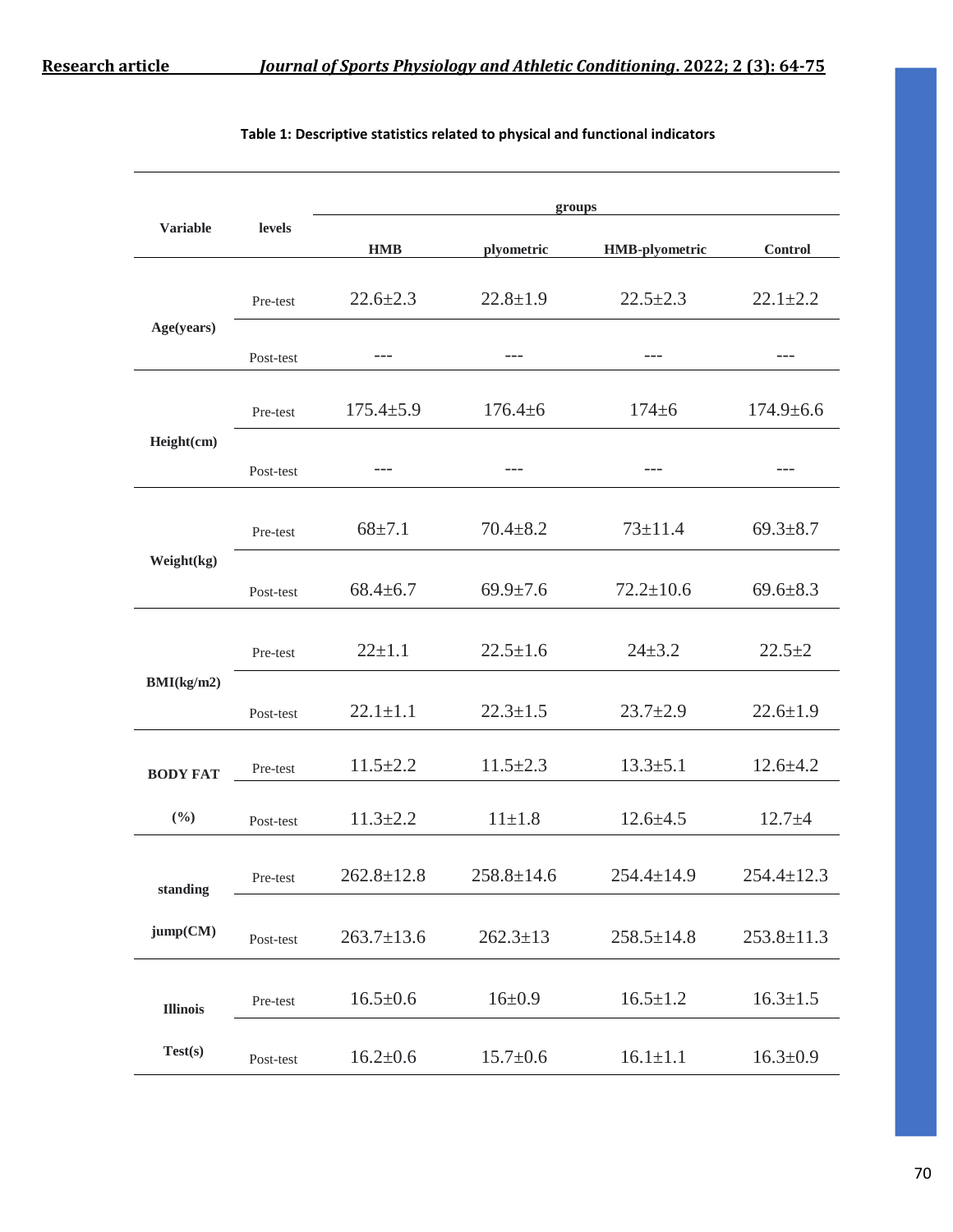| <b>Variable</b>            | Source of<br>changes | <b>Total</b><br>squares | Df | Average<br>squares   | F                       | P     | Eta<br>squared     |
|----------------------------|----------------------|-------------------------|----|----------------------|-------------------------|-------|--------------------|
| standing<br>jump(CM)       | group                | $\cdot/\cdot\cdot$ Y    |    | $\cdot/\cdot\cdot$ Y | $\cdot/\cdot$ ) $\cdot$ | 0/741 | $\cdot/\cdot\cdot$ |
|                            | Erorr                | 5/133                   | 9  | $\cdot$ /۲۰۳         |                         |       |                    |
|                            | Total                | 7223/324                | 12 |                      |                         |       |                    |
| <b>Agility</b>             | group                | $\cdot/\cdot\cdot$ Y    |    | $\cdot/\cdot\cdot$ Y | 0/020                   | 0/830 | 0/002              |
|                            | Erorr                | 2/792                   | 9  | 0/650                |                         |       |                    |
|                            | Total                | T09V/0                  | 12 |                      |                         |       |                    |
| <b>Body</b><br>composition | group                | 0/003                   |    | $\cdot/\cdot\cdot$ Y | $\cdot/\cdot$ ) $\cdot$ | 0/878 | $\cdot/\cdot\cdot$ |
|                            | Erorr                | 3/875                   | 9  | 0/439                | $\cdot/\cdot$ ) $\cdot$ |       |                    |
|                            | Total                | 2671/491                | 12 |                      |                         |       |                    |

### **Table 2: Results of one-way analysis of variance in research groups**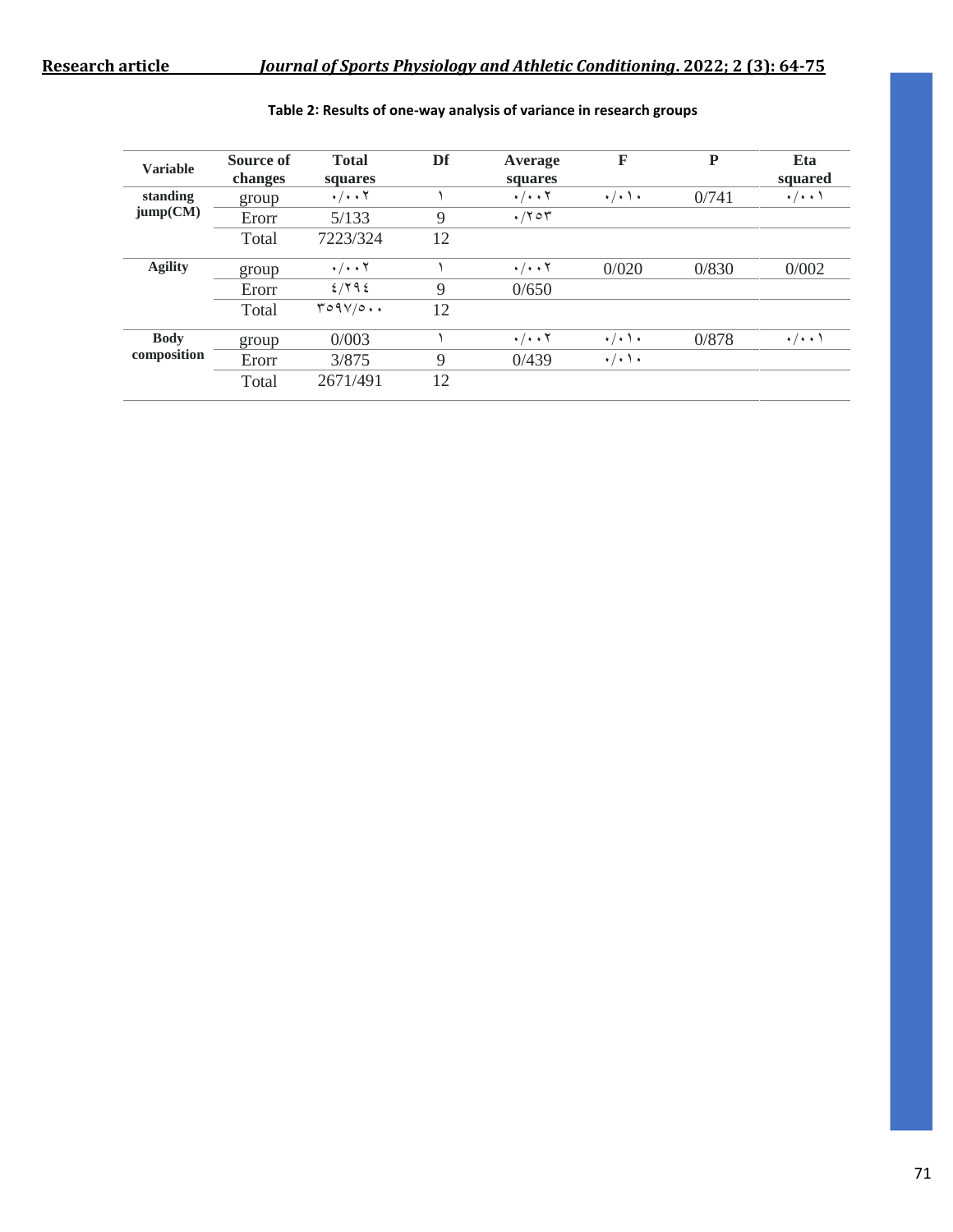According to a study conducted in 2017, two new and experienced groups in parkour were compared with each other, and the experienced group performed better in jumping (20) . According to another study conducted in 2015 by the same researcher, parkour training increases jumping power and muscle structure related to jumping (21). However, in the present study, no significant difference in standing jump power was observed for the control group who performed only routine parkour trainings. The reason for this can be attributed to the short study time of the groups (8 weeks). This is in line with the results presented in (20) in which the dependence of the increase in standing jump power of athletes overtime after training is mentioned (20).

## agility index changes

The results of the agility index changes for the four groups are consistent with the changes in standing jump power presented in the previous section. Therefore, the obtained results are consistent with the findings of Chile et al. (22) and Azbar et al. (18) which show that performing plyometric trainings has a positive effect on agility. In addition, the control group performed better on average in the post-test than in the pre-test. The reason for the performance improvement in the control group was that the subjects practiced the Illinois test to record a better post-test record after the pretest and complete familiarity with the Illinois test. The subjects in the control group, tested the Illinois test at least once between pre-test and post-test and tried to improve their performance. Of course, this also applies to other groups who, after full acquaintance after the pre-test, in order to improve their performance, which was not part of the trainings.

Also, beta-hydroxy-beta-methylbutyrate supplementation on agility in ANCOVA test, although not consistent with limited research by Mikalski et al. (23) and Miramonti et al. (24), but with a study by Connor et al. (25) And many other studies have suggested that HMB supplementation may be ineffective in professional athletes.

# **Body composition analysis index changes**

In the present study, the results of ANCOVA statistical test showed that 8 weeks of plyometric training program and HMB supplementation along with plyometric trainings significantly improved the values related to body fat percentage, but weight loss and BMI indices of athletes in all the groups remained unchanged. In the control group, all indicators of body composition analysis were unchanged.

In the HMB group, body fat percentage in athletes did not change significantly, which is contrary to the opinion of Benton et al. And Mikalski et al. (23) and is in line with the results of Hoffman and Creeder (27). According to the results of ANCOVA test in the HMB-plyometric group compared to the plyometric group, it can be said that the combination of HMB supplement with plyometric trainings may increase the fat burning effect in professional parkour athletes.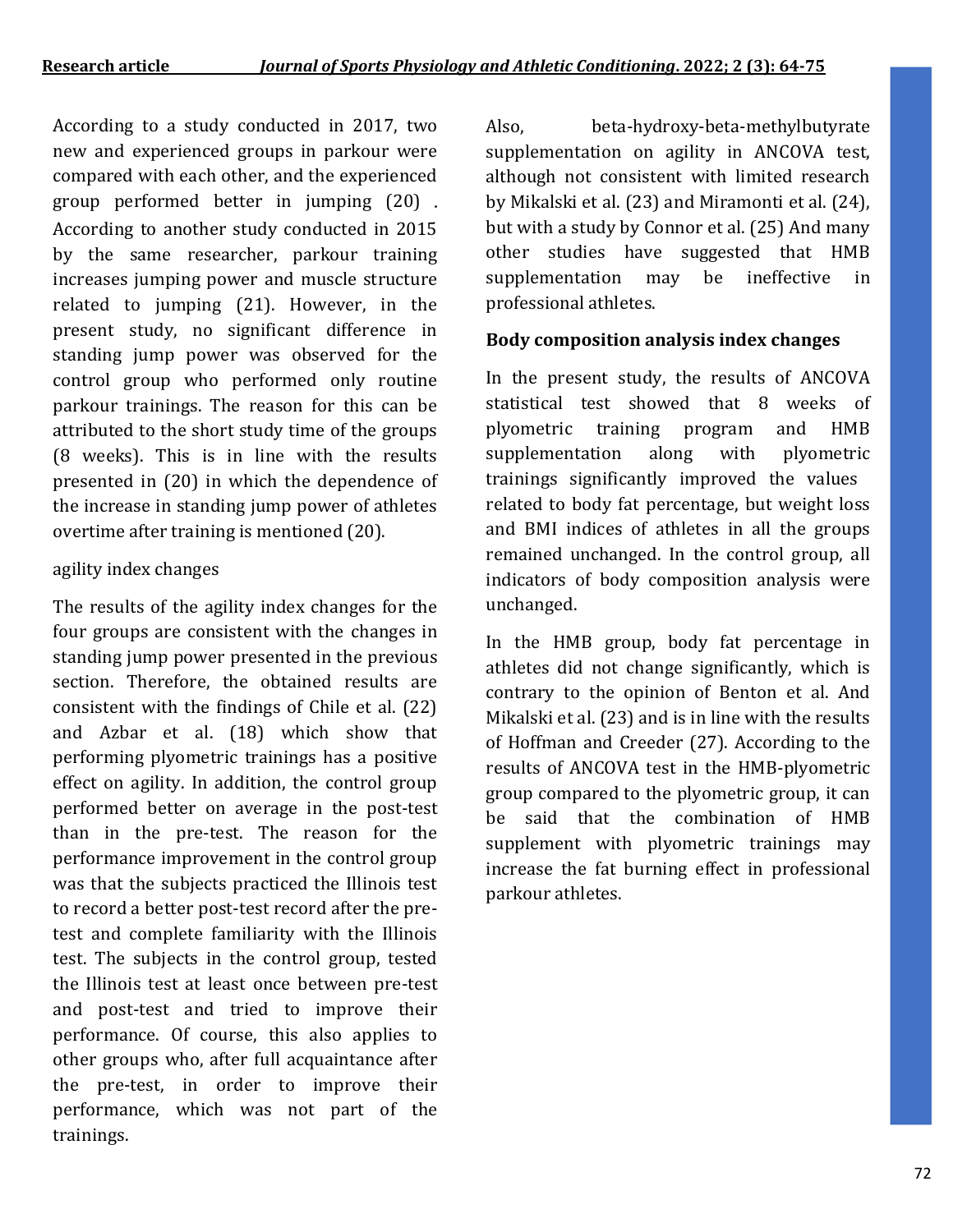# **5. Conclusion Funding**

The research results of this study on male parkour athletes in the four groups show that performing plyometric training for 8 weeks without affecting the weight and BMI of athletes, increases the indicators of standing jump power, agility and improves body fat percentage. According to the research of this study doing routine parkour training alone for 8 weeks can not significantly increase the performance of this training. Also, studies show that taking HMB supplement alone does not have an effect on dependent variables in this research and only along with polymetric trainings can it cause more fat burning in athletes.

Therefore, according to the results, this research supports plyometric trainings compared to routine parkour trainings or taking HMB supplements.

# **Acknowledgements**

The authors would like to thanks all the participants who participated in this research.

This study did not have any funds.

# **Compliance with ethical standards**

**Conflict of interest** The authors declare that they have no conflict of interest.

**Ethical approval** the research was conducted

with regard to the ethical principles.

**Informed consent** Informed consent was obtained from all participants.

# **Author contributions**

Conceptualization: A.D., M.A.; Methodology: A.D., M.A.; Software: M.GH.; Validation: A.D., M.A.; Formal analysis: A.D., M.A.; Investigation: A.D., M.A.; Resources: A.D., M.GH., M.A.; Data curation: A.D., M.A.; Writing - original draft: A.D., M.A.; Writing - review & editing: A.D., M.GH.; Visualization: A.D.; Supervision: A.D.; Project administration: M.A.; Funding acquisition: A.D., M.A.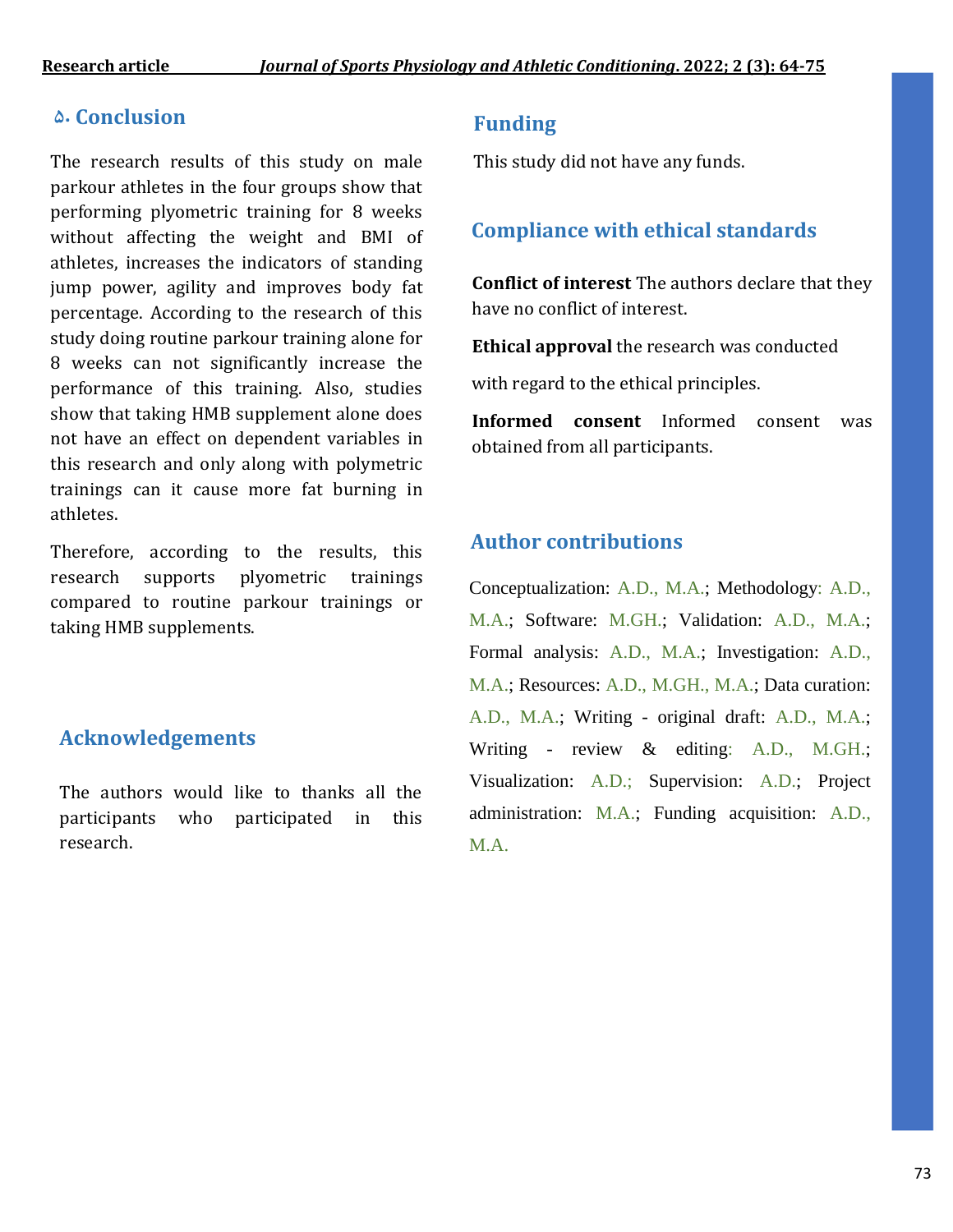## **References**

1. Bowers LD. Athletic drug testing. Clin Sports Med. 1998 Apr;17(2):299-318. doi: 10.1016/s0278- 5919(05)70082-x. PMID: 9580843.

2. **Jenkins S. Winning, cheating have ancient roots.** Washington post. 2007 Aug 3.

3. Ramlan Abdul Aziz MD, History of doping, presented at the WADA Asia Education Symposium, Aug. 29,2006.

4. Calfee R, Fadale P. Popular ergogenic drugs and supplements in young athletes. Pediatrics. 2006 Mar;117(3):e577-89. doi: 10.1542/peds.2005-1429. PMID: 16510635.

5. Nutrition Business Journal(2016). Supplement Business Report (2017).

6. Zanchi NE, Gerlinger-Romero F, Guimarães-Ferreira L, de Siqueira Filho MA, Felitti V, Lira FS, Seelaender M, Lancha AH Jr. HMB supplementation: clinical and athletic performance-related effects and mechanisms of action. Amino Acids. 2011 Apr;40(4):1015-25. doi: 10.1007/s00726-010-0678-0. Epub 2010 Jul 6. PMID: 20607321.

7. Gallagher PM, Carrithers JA, Godard MP, Schulze KE, Trappe SW. Beta-hydroxy-beta-methylbutyrate ingestion, part II: effects on hematology, hepatic and renal function. Med Sci Sports Exerc. 2000 Dec;32(12):2116-9. doi: 10.1097/00005768-200012000-00023. PMID: 11128860.

8. Knitter AE, Panton L, Rathmacher JA, Petersen A, Sharp R. Effects of beta-hydroxy-beta-methylbutyrate on muscle damage after a prolonged run. J Appl Physiol (1985). 2000 Oct;89(4):1340-4. doi: 10.1152/jappl.2000.89.4.1340. PMID: 11007567.

9. Nissen S, Sharp R, Ray M, Rathmacher JA, Rice D, Fuller JC Jr, Connelly AS, Abumrad N. Effect of leucine metabolite beta-hydroxy-beta-methylbutyrate on muscle metabolism during resistance-exercise training. J Appl Physiol (1985). 1996 Nov;81(5):2095-104. doi: 10.1152/jappl.1996.81.5.2095. PMID: 8941534.

10. Wilson GJ, Wilson JM, Manninen AH. Effects of beta-hydroxy-beta-methylbutyrate (HMB) on exercise performance and body composition across varying levels of age, sex, and training experience: A review. Nutr Metab (Lond). 2008 Jan 3;5:1. doi: 10.1186/1743-7075-5-1. PMID: 18173841; PMCID: PMC2245953.

11. Nissen S, Sharp RL, Panton L, Vukovich M, Trappe S, Fuller JC Jr. beta-hydroxy-beta-methylbutyrate (HMB) supplementation in humans is safe and may decrease cardiovascular risk factors. J Nutr. 2000 Aug;130(8):1937-45. doi: 10.1093/jn/130.8.1937. PMID: 10917905.

12. Wilson JM, Fitschen PJ, Campbell B, Wilson GJ, Zanchi N, Taylor L, Wilborn C, Kalman DS, Stout JR, Hoffman JR, Ziegenfuss TN, Lopez HL, Kreider RB, Smith-Ryan AE, Antonio J. International Society of Sports Nutrition Position Stand: beta-hydroxy-betamethylbutyrate (HMB). J Int Soc Sports Nutr. 2013 Feb 2;10(1):6. doi: 10.1186/1550-2783-10-6. PMID: 23374455; PMCID: PMC3568064.

13. Daneshjoo A, Raeisi S. Effect of Eight Weeks Plyometric Training on Some Kinematic Parameters, Horizontal Jumping Power, Agility, and Body Composition in Elite Parkour Athletes. J Sport Biomech. 2020; 6 (1) :54-65 URL: [http://biomechanics.iauh.ac.ir/article-1-217](http://biomechanics.iauh.ac.ir/article-1-217-en.html) [en.html](http://biomechanics.iauh.ac.ir/article-1-217-en.html)

14. Hochberg MC, Lethbridge-Cejku M, Scott WW Jr, Reichle R, Plato CC, Tobin JD. The association of body weight, body fatness and body fat distribution with osteoarthritis of the knee: data from the Baltimore Longitudinal Study of Aging. J Rheumatol. 1995 Mar;22(3):488-93. PMID: 7783067.

15. Wood R, "Illinois Agility Test." Topend Sports Website, 2008. [https://www.topendsports.com/testing/tests/illinois.ht](https://www.topendsports.com/testing/tests/illinois.htm) [m](https://www.topendsports.com/testing/tests/illinois.htm)

16. Wood R, "Standing Long Jump Test." Topend Sports Website, 2008. https://www.topendsports.com/testing/tests/longjump. htm

17. Ramírez-Campillo R, González-Jurado JA, Martínez C, Nakamura FY, Peñailillo L, Meylan CM, Caniuqueo A, Cañas-Jamet R, Moran J, Alonso-Martínez AM, Izquierdo M. Effects of plyometric training and creatine supplementation on maximal-intensity exercise and endurance in female soccer players. J Sci Med Sport. 2016 Aug;19(8):682-7. doi: 10.1016/j.jsams.2015.10.005. Epub 2015 Nov 6. PMID: 26778661..